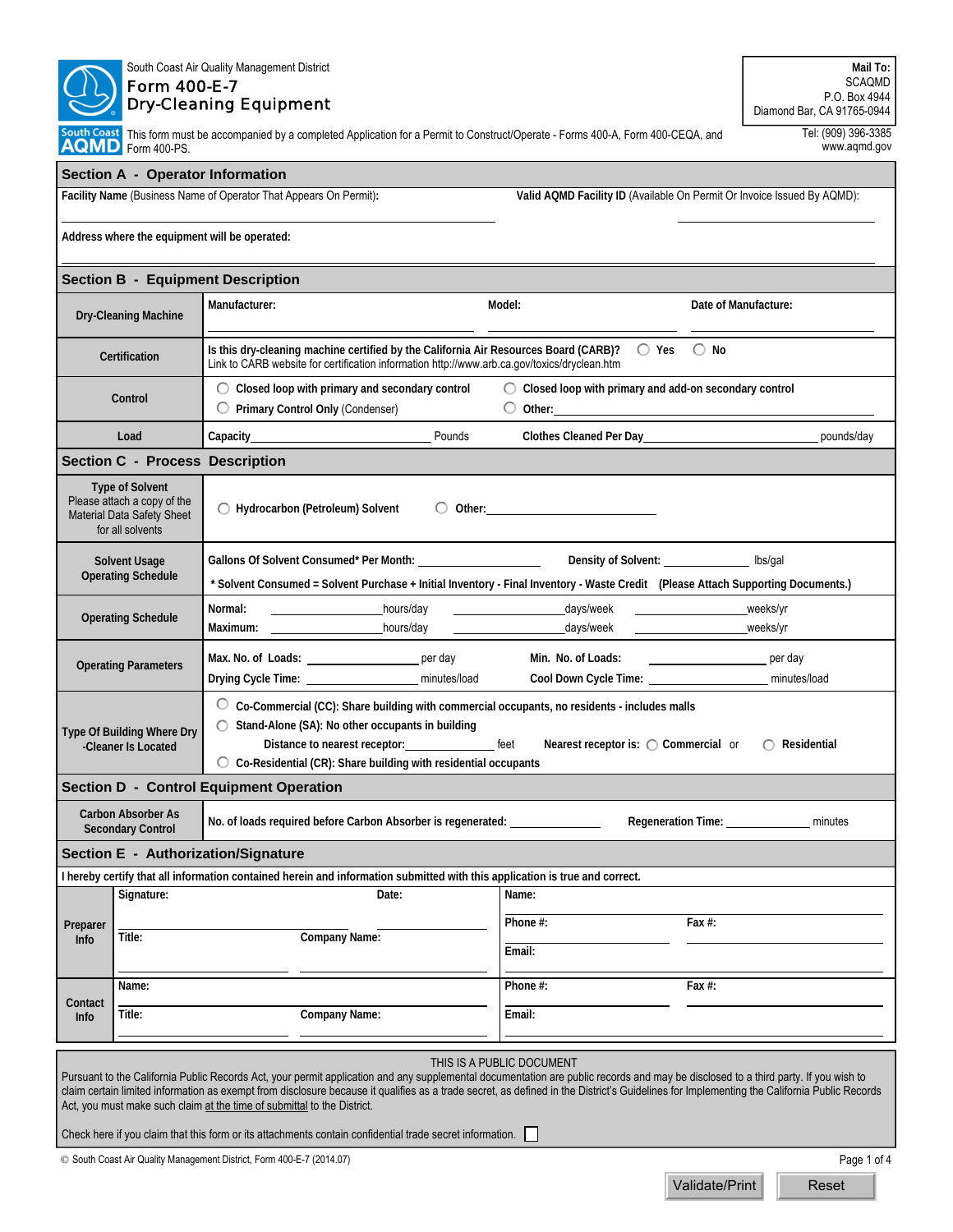## Form 400-E-7 Emission Calculations Hydrocarbon (Petroleum) Solvent Only

| $A/N$ :                         |                                                                               |                                                           |                                                          |           | <b>Facility Name:</b> |            |         |           |           |  |
|---------------------------------|-------------------------------------------------------------------------------|-----------------------------------------------------------|----------------------------------------------------------|-----------|-----------------------|------------|---------|-----------|-----------|--|
|                                 | Equipment Type: Hydrocarbon (Petroleum) Dry Cleaning Machine<br>Manufacturer: |                                                           |                                                          |           |                       | Model:     |         |           |           |  |
|                                 | <b>Data</b>                                                                   |                                                           |                                                          |           |                       |            |         |           |           |  |
|                                 | Capacity                                                                      |                                                           |                                                          | Ib/load   |                       |            |         |           |           |  |
|                                 | HC Consumption                                                                |                                                           |                                                          | gal/month |                       |            |         |           |           |  |
|                                 | <b>Clothes Cleaned/Day</b>                                                    |                                                           |                                                          | Ib/day    |                       |            |         |           |           |  |
| <b>Clothes Cleaned/Week</b>     |                                                                               |                                                           | Ib/week                                                  |           |                       |            |         |           |           |  |
| Specific Gravity of Petroleum   |                                                                               | 3500                                                      |                                                          |           |                       |            |         |           |           |  |
|                                 | Density of HC (Petroleum)                                                     |                                                           |                                                          | Ib/gal    |                       |            |         |           |           |  |
| Control Efficiency*             |                                                                               | 66%                                                       |                                                          |           |                       |            |         |           |           |  |
| <b>Operating Schedule</b>       |                                                                               |                                                           |                                                          |           |                       |            |         |           |           |  |
|                                 | Daily Average                                                                 |                                                           |                                                          |           |                       |            |         |           |           |  |
|                                 | Daily Max                                                                     |                                                           |                                                          | hours/day |                       |            |         |           |           |  |
|                                 | Weekly                                                                        |                                                           |                                                          | days/week |                       |            |         |           |           |  |
|                                 | Yearly                                                                        |                                                           |                                                          | week/year |                       |            |         |           |           |  |
|                                 | Monthly Uncontrolled Emissions =<br>HC Consumption x HC (Petroleum) Density   |                                                           |                                                          |           |                       |            |         | Ibs/month |           |  |
| Monthly Controlled Emissions =  |                                                                               |                                                           | Monthly Uncontrolled x (1 - eff)                         |           |                       |            |         |           | Ibs/month |  |
| Daily Uncontrolled Emissions =  |                                                                               |                                                           | (Monthly Uncontrolled/4.33 weeks)/(No. of days per week) |           |                       |            |         |           | lbs/day   |  |
| Daily Controlled Emissions =    |                                                                               | (Monthly Controlled/4.33 weeks)/(No. of days per week)    |                                                          |           |                       |            |         | Ibs/day   |           |  |
| Hourly Uncontrolled Emissions = |                                                                               | R1 = Daily Uncontrolled/Max. hours per day                |                                                          |           |                       |            |         | lbs/hr    |           |  |
| Hourly Controlled Emissions =   |                                                                               | R2 = Daily Controlled/Max. hours per day                  |                                                          |           |                       |            |         | lbs/hr    |           |  |
| Annual Average =                |                                                                               | R2 x (Max. hours/day) x (days/wk) x (wks/year)            |                                                          |           |                       |            |         | Ibs/year  |           |  |
| 30 days Average =               |                                                                               | R2 x (Max. hours/day) x (days/wk) x (4.33 wk/mon)/30 days |                                                          |           |                       |            | Ibs/day |           |           |  |
|                                 | <b>Emissions Summary</b>                                                      |                                                           |                                                          |           |                       |            |         |           |           |  |
|                                 | <b>Emissions</b>                                                              |                                                           | Uncontrolled<br><b>Units</b>                             |           |                       | Controlled |         |           |           |  |
|                                 | Monthly                                                                       |                                                           | Ibs/month                                                | 64.10     |                       |            |         |           |           |  |
| Daily                           |                                                                               |                                                           | lbs/day                                                  |           |                       |            |         |           |           |  |
| Hourly R1/R2                    |                                                                               |                                                           | lbs/hr                                                   |           |                       |            |         |           |           |  |
| Annual                          |                                                                               | lbs/yr                                                    |                                                          |           |                       |            |         |           |           |  |
|                                 | 30-Day Average                                                                |                                                           | lbs/day                                                  |           |                       |            |         |           |           |  |

\* Based on the status report on Rule 1421, dated December 3, 2004, staff determined that 34% VOC is emitted from Hydrocarbon machines.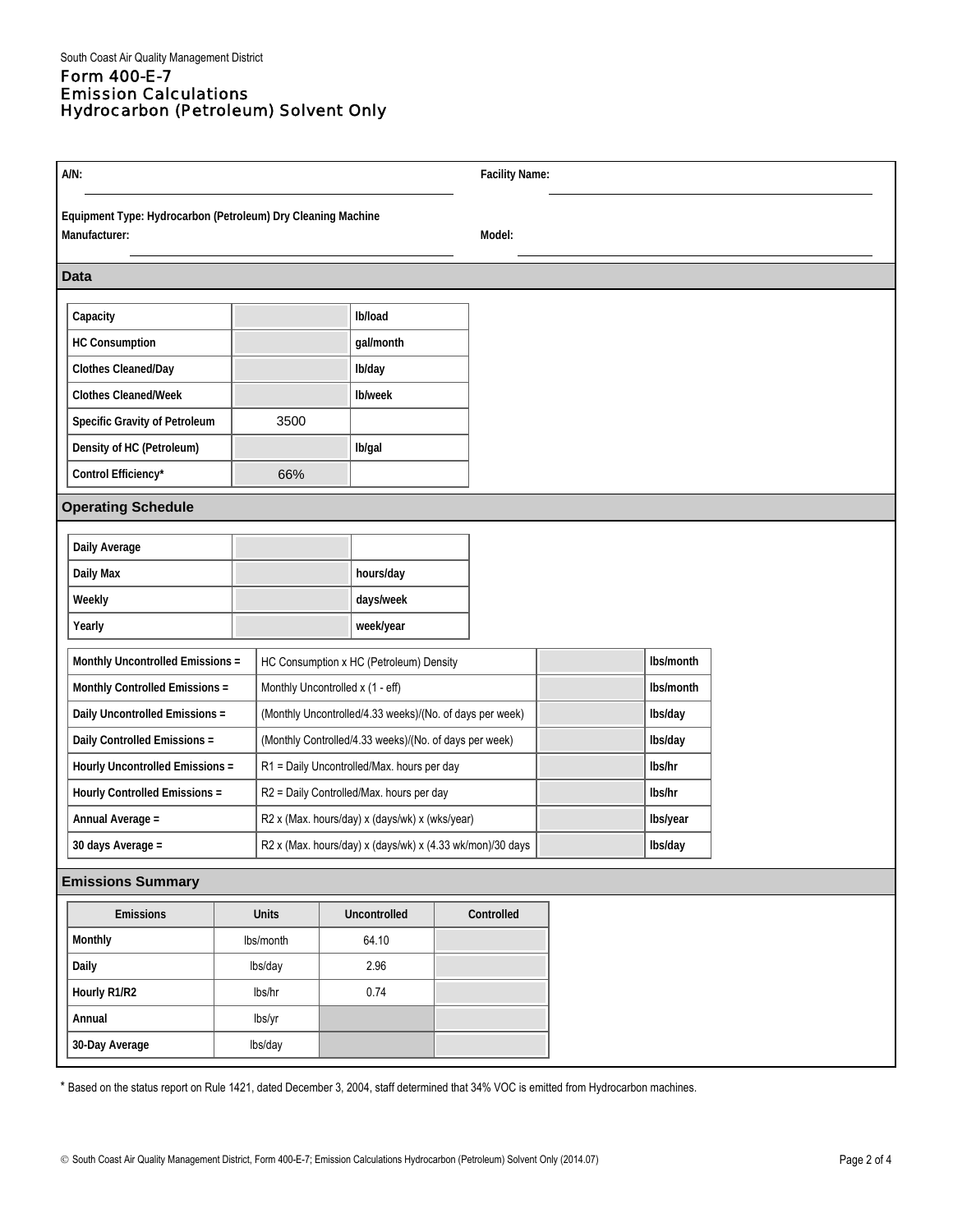South Coast Air Quality Management District

#### Form 400-E-7 Emission Calculations Hydrocarbon (Petroleum) Solvent Only

# **EVALUATION REPORT FOR PERMIT TO CONSTRUCT/OPERATE**

| APPLICANT'S NAME:          |  |  |  |
|----------------------------|--|--|--|
| <b>APPLICATION NO:</b>     |  |  |  |
| <b>EQUIPMENT LOCATION:</b> |  |  |  |

**EQUIPMENT DESCRIPTION:**

DRY CLEANING MACHINE, HYDROCARBON SOLVENT, LINDUS, MODEL NUMBER PM45, CLOSED LOOP, WATER COOLED VA-POR CONDENSER.

## **EMISSION CALCULATIONS:**

See emission calculation on previous page.

#### **RULES EVALUATION:**

**Rule 212:** There are **no** K-12 schools located within 1,000 ft of this facility, this installation will result in an increase of air contaminants but will produce no increase in health risk at any receptor location. Therefore a public notice is not required.

**Rule 401:** The equipment is expected to comply with the opacity limits provided in Rule 401.

**Rule 402:** Nuisance complaints are not expected.

**Rule 1102:** The equipment is equipped with primary control, and secondary control consisting of a refrigerated condenser. Compliance is expected.

**Rule XIII:** New Source Review Compliance is expected as shown below:

1303 (a)(1) – Best Available Control Technology (BACT) The equipment complies with District BACT Guidelines.

1303 (b)(1) – ROG emissions are exempt from modeling.

1303 (b)(2) – Controlled Emissions of **less Limitary Controller** lbs ROG/day are less than 22 lbs ROG/day (4 tons ROG/year), therefore offsets are not required for this equipment.

**Regulation XX:** This facility is not in the RECLAIM program so this regulation is not applicable to this facility.

**Regulation XXX:** This is not a Title V facility so this regulation is not applicable to this facility.